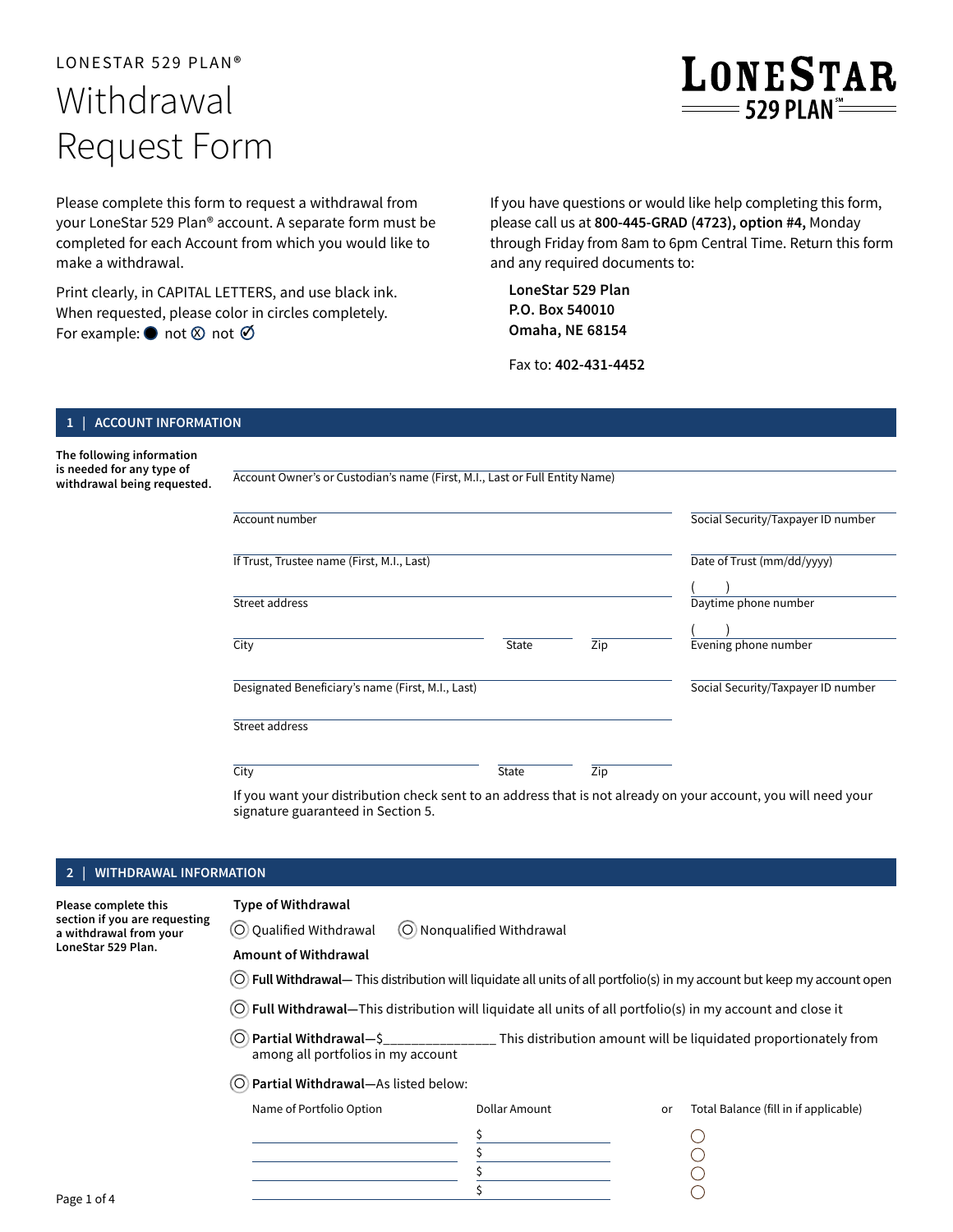#### Part A - Distribution to Account Owner

**Indicate if the distribution should go to the Account Owner or the Beneficiary and the method of payment.** 

**(Choose only one.)**

 $\odot$  Check Payable to the Account Owner and mailed to the address on record.

- Alternate Payee/Address –
- A guaranteed signature is required in Section 5 if an alternate payee or address is selected.

Individual's or Entity's full name

Address, City, State and Zip code

 $\bigcirc$  ACH to Account Owner – To a bank account on file.

Bank Name Account Number

 $\odot$  ACH to Account Owner – New bank account – Include a voided check and a signature guarantee in Section 5 Your bank account will be credited within three to five business days from the date this form is received in good order.

If I change banks, I agree to notify the LoneStar 529 Plan promptly in writing. I agree to give adequate notice (normally 15 days) to terminate this service. I understand that if a transaction cannot be made because the account has been closed, this service will be canceled by the LoneStar 529 Plan and I agree to return promptly any amount overpaid to me from a redemption of units. I understand that any of the features and privileges described herein may be modified, suspended or canceled by the LoneStar 529 Plan or the applicable portfolio at any time without notice and that all services described herein are subject to the terms of the LoneStar 529 Plan Description and Savings Trust Agreement, as amended from time to time, which I acknowledge I have received and read. I further agree that neither the LoneStar 529 Plan, Orion Advisor Solutions, Inc., nor any of its subsidiaries or affiliates, will be liable for any loss, liability, cost or expenses for acting upon my written instructions, except to the extent permitted by applicable law.

| Signature(s) of Bank Account Owner(s)         |              |                      |
|-----------------------------------------------|--------------|----------------------|
| Jim A Sample<br>123 Name Street               | $1 - 23/456$ | 00001                |
| Anywhere, USA 12345<br>Pay to the<br>order of | $\hat{S}$    | 20<br><b>Dollars</b> |
| Noname Bank USA<br>For                        | VOID         |                      |

#### Part B: Distribution to the Beneficiary

- $\odot$  Check Payable to the Beneficiary and mailed to the address on record
- $\odot$  Check Payable to an Eligible Institution of Higher Education

Name of eligible post-secondary institution

Student ID #

Address, City, State and Zip code

#### Part C: To Request Overnight Delivery

 $\circ$  Additional cost which would be added to the amount specified in Section 2.

**We cannot establish options to transfer money electronically between your bank and your plan accounts without pertinent bank information.**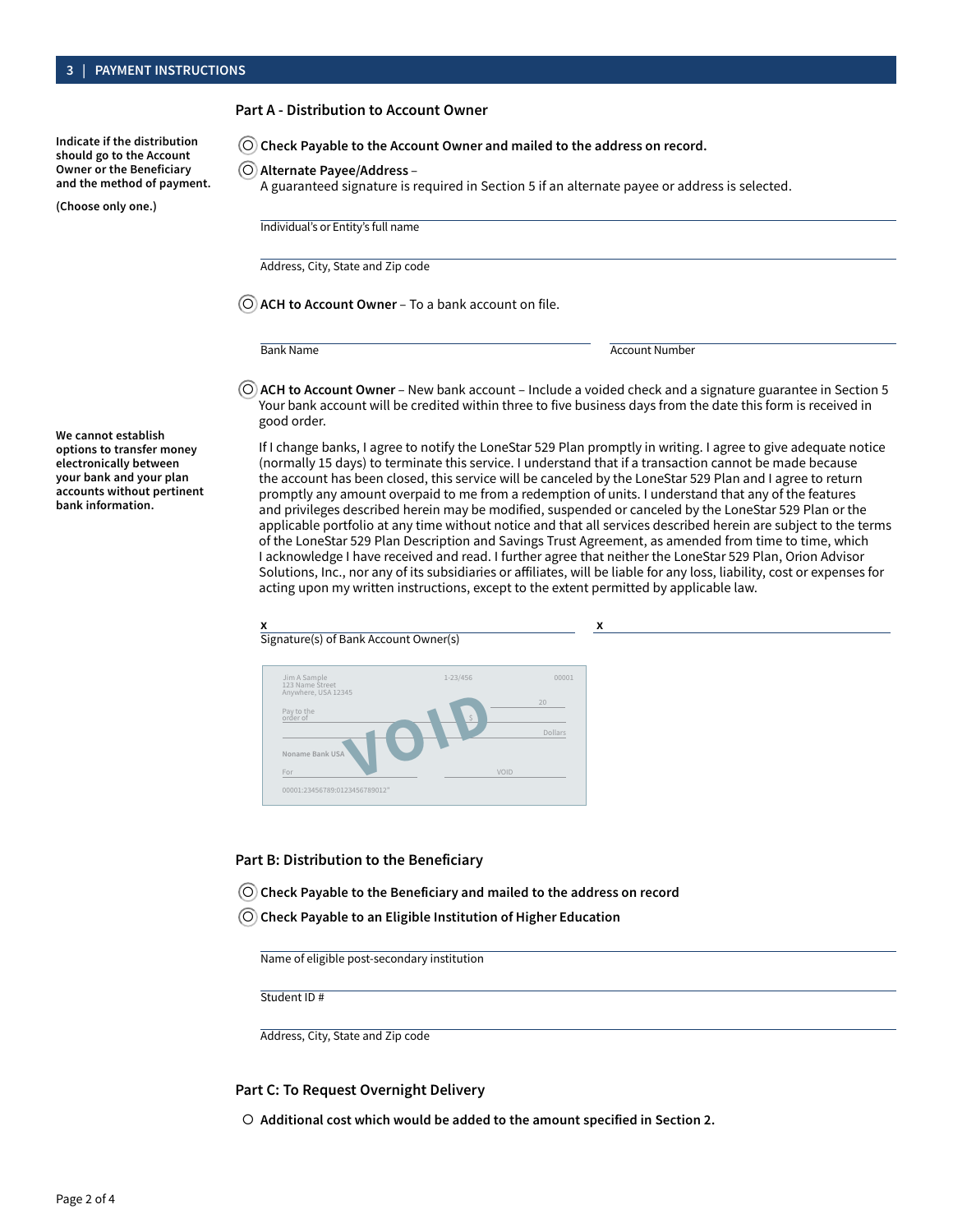I certify that the information I have provided with respect to my LoneStar 529 Plan account is true, complete and correct. I authorize Orion Advisor Solutions, Inc., including its subsidiaries and affiliates (Orion), to process the disbursement from the LoneStar 529 Plan account indicated in this instruction. I agree that the LoneStar 529 Plan, the applicable portfolio, Orion, and any officers, managers, directors, employees, or agents of Orion, will not be liable for any loss, cost, or expense for acting upon my instructions, if it follows reasonable procedures designed to prevent unauthorized transactions.

I understand that Orion and the LoneStar 529 Plan do not determine whether a withdrawal is qualified or not. Receipts and other forms of substantiation do not need to be submitted to the Plan. I acknowledge that I am responsible for reporting this distribution in accordance with the current IRS rules, including applicable penalties, and further acknowledge that, even though this withdrawal was processed, it may not be considered qualified by the IRS.

You must sign and date below to complete this application.

x

Signature of Account Owner, Custodian or Trustee **Date of Account Owner**, Custodian or Trustee Date

### **5 | SIGNATURE GUARANTEE**

A Signature Guarantee may be obtained from any eligible guarantor institution, as defined by the Securities and Exchange Commission. These institutions include banks, savings associations, credit unions and brokerage firms.

#### A signature guarantee is required if you:

- Withdraw money and the check is payable to a third party other than an Eligible Institution of Higher Education or your Beneficiary; provided he/she resides at the address of record
- Withdraw more than \$100,000
- Are requesting a withdrawal and your or your beneficiary's address of record has changed within 30 days of the date of withdrawal
- Are requesting a withdrawal with payment to a bank whose information is not currently established on this account

Your signature(s) must correspond in every particular way, without alteration, with your name(s) as printed on the current account registration.

The words "SIGNATURE GUARANTEED" must be stamped or typed near the signature(s) being guaranteed. The guarantee must appear with the printed name, title and signature of an officer, and the name of the guarantor institution. A NOTARY PUBLIC STAMP OR SEAL IS NOT ACCEPTABLE.

| Affix medallion stamp here.    |                |           |      |  |
|--------------------------------|----------------|-----------|------|--|
|                                |                |           |      |  |
|                                | Middle initial |           |      |  |
| Guarantor's name (if required) |                | Last name |      |  |
| X                              |                |           |      |  |
| Signature of guarantor         | Title          |           | Date |  |

# Before you mail, have you:

- O Entered all Account Owner and Beneficiary information in Section 1
- O Included a voided check or preprinted savings account deposit slip (if applicable)
- O Signed your Withdrawal Request
- O Obtained a signature guarantee (if applicable)